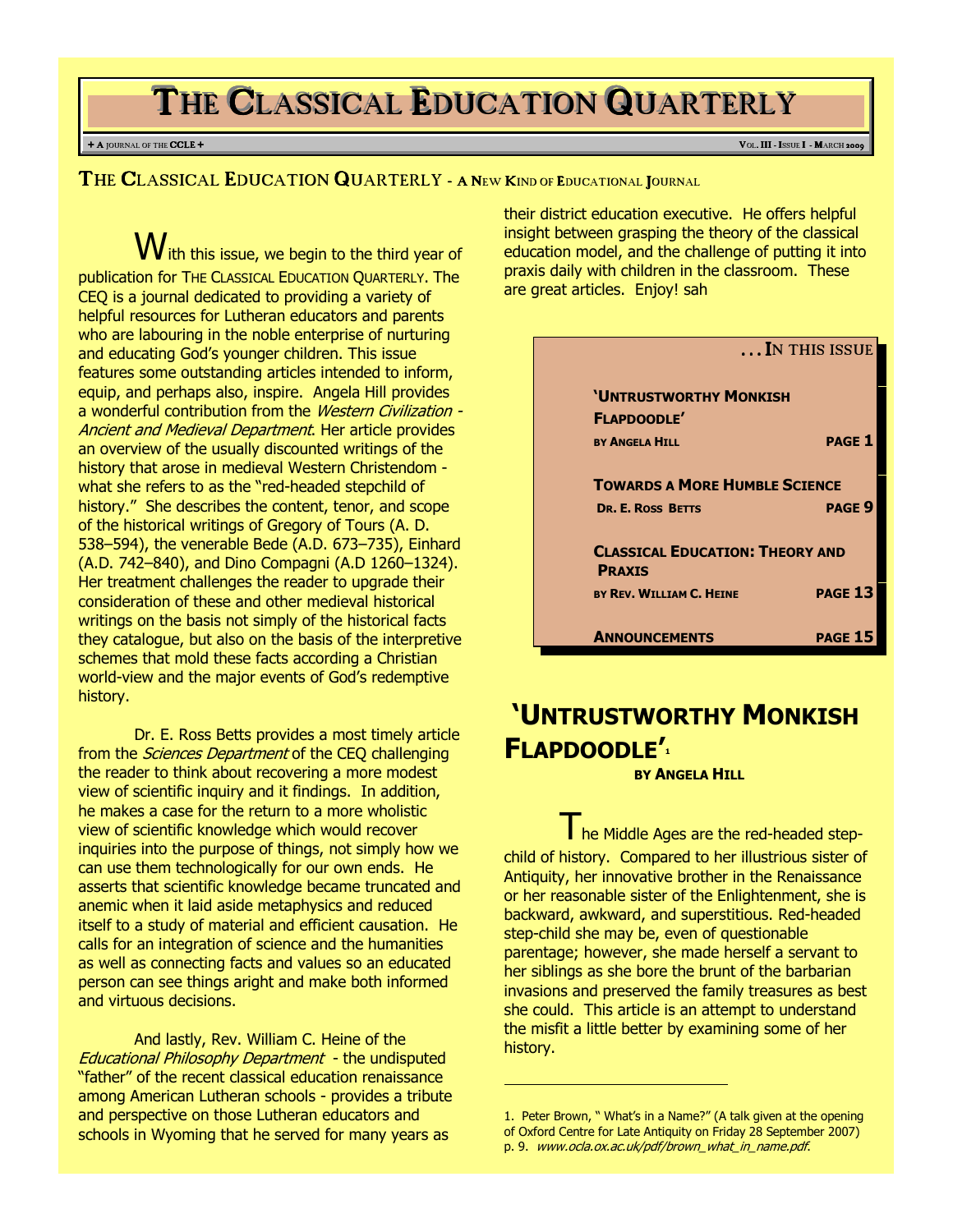Much of our classical curriculum is based on the Great Books. Of the eight or so medieval works that usually make "the list," none of them are histories. The most commonly known types of medieval writings are theological treatises, for example, Thomas Aquinas, or romances, Chrétien de Troyes' Arthurian legends, for instance. But we have at least 25 histories and chronicles that date between A.D. 500 –1500. These works were often heavily based on the writings of a previous author so they are not considered to be primary sources the way the Magna Carta or some other public document would be. For many years these medieval histories were considered to be "untrustworthy monkish flapdoodle." However, experts in the classics such as C.S. Lewis, R.W. Southern, and Peter Brown would impel us to reexamine the value of these works.

## For many years these medieval histories were considered to be "untrustworthy monkish flapdoodle."

C. S. Lewis, in The Discarded Image, provides a perceptive description of medieval man that will help us to understand better the following selected histories:

> At his most characteristic, medieval man was not a dreamer nor a wanderer. He was an organiser, a codifier, a builder of systems. . . . Distinction, definition, tabulation were his delight. . . . There is nothing which medieval people liked better, or did better, than sorting out and tidying up. $<sup>2</sup>$ </sup>

They are bookish. They are indeed very credulous of books. They find it hard to believe that anything an old *auctour* has said is simply untrue. And they inherit a very heterogeneous collection of books; Judaic, Pagan, Platonic, Aristotelian, Stoical, Primitive Christian, Patristic. . . . Obviously their auctours will contradict one another. They will seem to do so even more often if you ignore the distinction of kinds and take your science impartially from the poets and philosophers;

and this is what the medievals very often did in fact though they would have been well able to point out, in theory, that poets feigned. If, under these conditions, one has also a great reluctance flatly to disbelieve anything in a book, then here there is obviously both an urgent need and a glorious opportunity for sorting out and tidying up. All the apparent contradictions must be harmonized.  $\ldots$ <sup>3</sup>

Lewis lists Thomas Aquinas' Summa Theologica, Dante's Divine Comedy, and even the medieval Model of the Universe as the supreme examples of medieval productivity. So we are to expect in these histories an interest in number and balance, as well as frequent references or borrowing from ancient texts.

### I. Gregory of Tours (A. D. 538–594)  $\sim$ History of the Franks

Gregory became Bishop of Tours in A.D. 573 and served there until his death. Tours was not some backwater town. Tours was the home of Saint Martin, who would eventually become the patron saint of France and of soldiers. Roman roads and the Loire River made Tours accessible to many visitors, political and religious.

Gregory would have been in a powerful position. Thomas Cahill wrote in How the Irish Saved Civilization that bishops owned land and often had to carry out justice.<sup>4</sup> Furthermore, as Christianity is a religion of the written Word, bishops (and monks) could read and write. (Benedictine monks were to read three hours a day in the summer and two hours a day in the winter.) Cahill wrote that with the fall of Roman order it was often up to the bishop to "'civilize' the ruler, introduce to him diplomatically some elementary principles of justice and good government."<sup>5</sup> As we read Gregory's History, we see that he finds himself in just such a situation.

Each book (chapter) of the *History* begins with a preface (although we seem to be missing the preface to the Fourth Book.) Gregory writes as if under protest (there is a classical precedent for this

+ A journal of the CCLE + Vol. III - Issue I - March 2009

<sup>&</sup>lt;sup>2</sup>. C.S. Lewis, *The Discarded Image*, 9<sup>th</sup> ed. (Cambridge: University Press, 1964; Reprint, Cambridge: University Press, 2004), p. 10.

<sup>&</sup>lt;sup>3</sup>. Ibid., pp. 11- 12.

<sup>&</sup>lt;sup>4</sup>. Thomas Cahill, *How the Irish Saved Civilization,* (London: Nan A. Talese/Doubleday; New York: Doubleday, 1995), p. 62.

<sup>5</sup> . Ibid.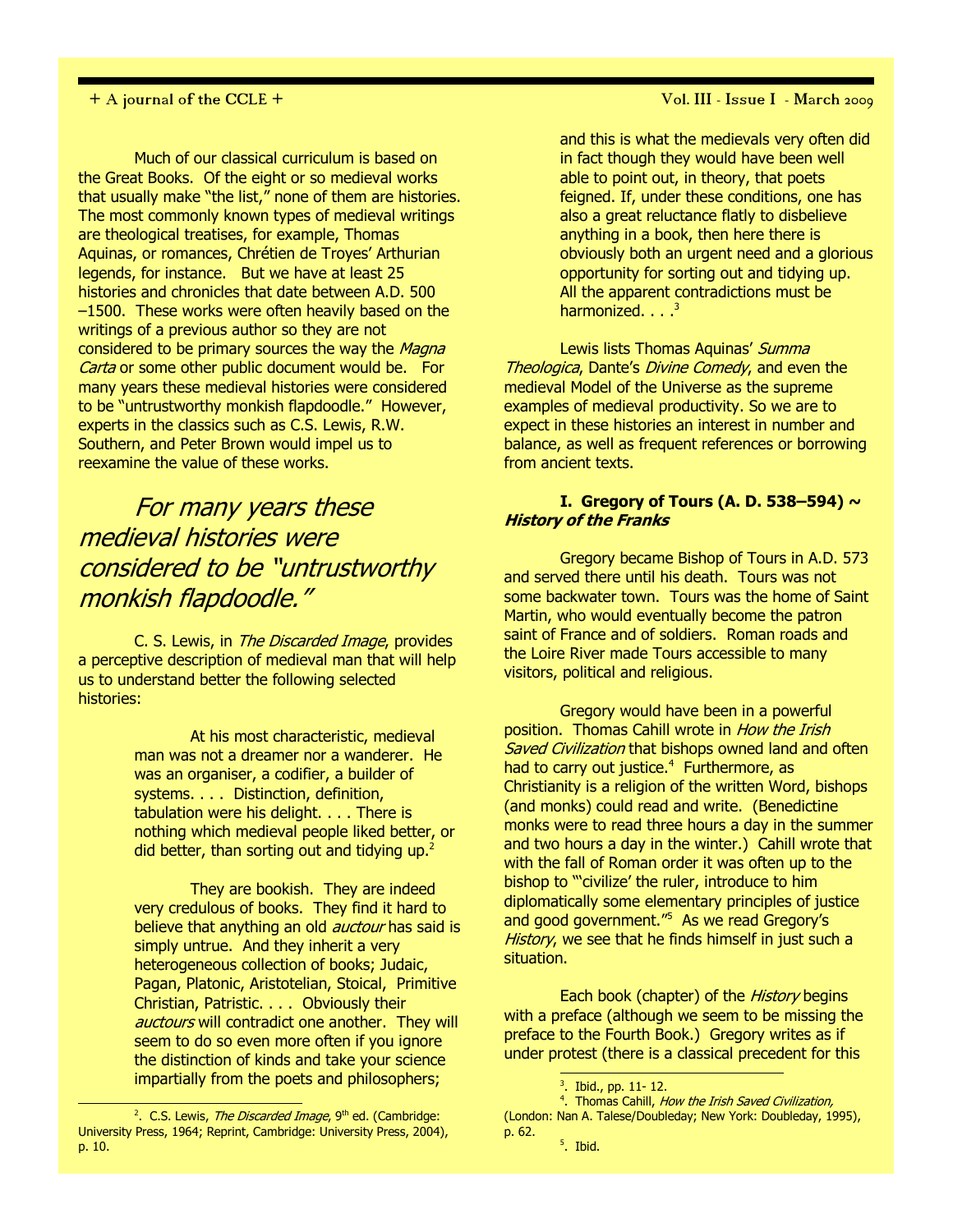modesty) and we will soon see that he is not completely inept in the art of rhetoric:

> With liberal culture on the wane, or rather perishing in the Gallic cities, there were many deeds being done both good and evil: the heathen were raging fiercely; kings were growing more cruel; the church, attacked by heretics, was defended by Catholics; while the Christian faith was in general devoutly cherished, among some it was growing cold; the churches also were enriched by the faithful or plundered by traitors—and no grammarian skilled in the dialectic art could be found to describe these matters either in prose or in verse; and many lamenting and saying: "Woe to our day, since the pursuit of letters has perished from among us and no one can be found among the people who can set forth the deeds of the present on the written page." Hearing continually these complaints and others like them I (have undertaken) to commemorate the past, in order that it may come to be the knowledge of the future; and although my speech is rude, I have been unable to be silent as to the struggles between the wicked and the upright; and I have been especially encouraged because, to my surprise, it has often been said by men of our day, that few understand the learned words of the rhetorician but many the rude language of the common people.<sup>6</sup>

We get a sense from Gregory's first sentence of the chaos of his times. The liberal arts have always been connected to leisure, and the fighting of the Merovingian kings did not allow for the peacefulness needed for leisure. Kings were indeed "more cruel." Hardly a page goes by in the *History* where someone is not being boiled, strangled, stabbed, flogged or flayed. Nobody knew from one day to the next who would be in power. Instability was the norm. Gone were the days of the Pax Romana, the Roman senator, and the need for rhetoric.

For the medieval, Christianity is the framework upon which all else is nailed; Christ is the one thing in this world that remains

## constant, all else is fleeting.

Despite the continual bloodshed, Christianity, with its own battles against heresy, remained. For the medieval, Christianity is the framework upon which all else is nailed; Christ is the one thing in this world that remains constant, all else is fleeting. It is reasonable therefore for Gregory to begin his *History* with the Creation account in Genesis and finish with some talk of Judgement Day. His History includes important events of the Bible, the lives of the saints, occasionally the significant things done by various Roman Emperors. Gregory explains his rationale: "Following the order of time we shall mingle together in our tale the miraculous doings of the saints and the slaughters of the nations."<sup>7</sup> That is, he is structuring his history according to the examples set for him by earlier historians, especially Eusebius, but also Severus, Jerome, and Osorius.<sup>8</sup> Medieval historians authenticated their work by including all writings from previous authors.

At first glance Gregory's "mingling" of secular and sacred history appears to be written simply to show his reader the benefits of a Christian life and the dangers of a pagan one. We cannot deny that he would want his reader to be encouraged in the Christian faith by his History; however, Guy Halsall, history professor at the University of York, would have us believe that Gregory has a particular audience in mind.<sup>9</sup> Gregory hopes to persuade the Merovingian kings to put an end to the strife. Halsall's conclusion is based on his meticulous study of Gregory's preface to Book Five.

Halsall suggests that the preface to Book Five, written in a more formal style, was probably written in the particularly violent year of 576 as an exhortation to the Merovingian aristocracy, including Merovech, son of King Chilperic. The History itself had ten books which places this preface directly in the middle of the work. (Remember C. S. Lewis's remarks about medieval organization?) Furthermore, the preface is written as a chiasmus! A chiasmus is a rhetorical device where "sections of text mirror each other around a crux, hence the name."<sup>10</sup> Classical writers used the chiasmus but it seems more likely

<sup>&</sup>lt;sup>6</sup>. Gregory of Tours, *History of the Franks*, trans. Ernest Brehaut, (New York: Columbia University Press, 1969), p. 1.

 $7.$  Ibid., p. 21.

<sup>8</sup> . Ibid..

<sup>9</sup> "Preface to Book V of Gregory of Tours' History of the Franks"

http://ehr.oxfordjournals.org/cgi/content/full/CXXII/496/297.  $10$ . Ibid.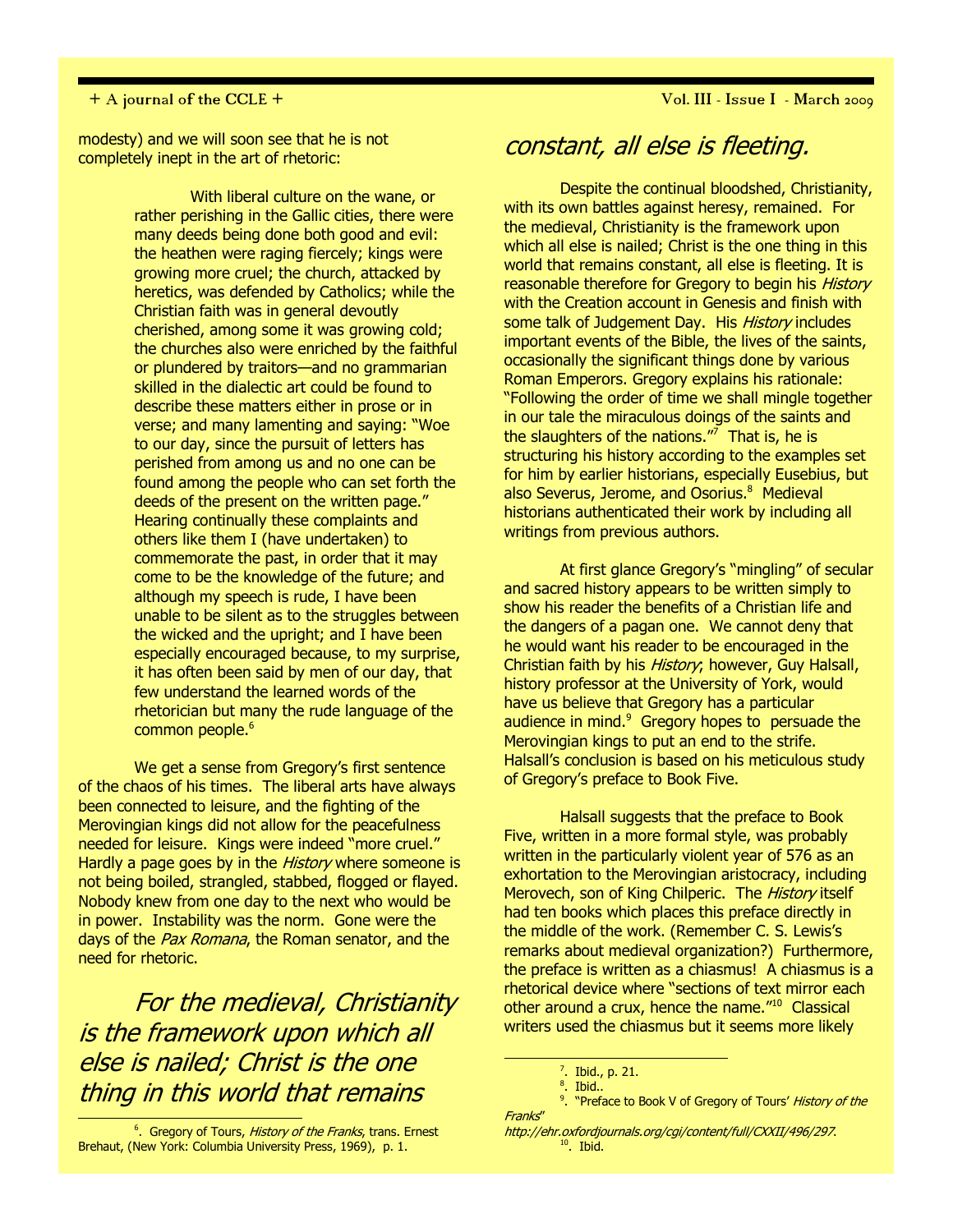that Gregory of it through his study of the Scriptures. Halsall points out that St. John begins his Gospel with a chiasmus, "In the beginning was was Word and the Word was with God and the Word was God; this was in the beginning with God." The very center of the phrase is the crux of that statement: "the Word was God."

Gregory's chiasmus is quite complex. Here Halsall has translated it from Latin and broken it into 17 sections:

> 1) It tires me to record the diverse civil wars which afflicted the people and kingdom of the Franks: what is worse we now see the beginning of that time of sorrows, which the Lord foretold.

2) 'Father rises up against son, son against father, brother against brother, kinsman against kinsman.' (Matthew 10:20)

3) The examples of earlier kings who, as soon as they were divided, were immediately killed by their enemies, should have deterred them.

4) As often as the city of cities and head of the whole world destroyed itself in civil wars, once these wars had ceased, it rose again, as if from the ground.

5) If only, O kings, you exercised yourself in those wars in which your relatives exerted themselves, so that peoples, terrified at your peace, should wonder at your might.

6) Remember what Clovis, the source of your victories did, who killed opposing kings, drove out enemy peoples, subjugated their lands, the rule of which he left to you, safe, sound, and in tact.

7) And when he did this he had neither gold nor silver such as there is now in your treasuries.

8) What are you doing? What do you seek? What do you not have in abundance?

9) In your houses luxuries are in superabundance; wine, wheat and oil abound in your storehouses; gold and silver are

heaped up in your treasuries.

10) You lack one thing, that, in not having peace, you are wanting in the grace of God.

11) Why does one man steal things that belong to another? Why does yet another covet things which aren't his?

12) Beware of that [saying] of the Apostle: If you bite and devour one another, take care lest you be consumed by each other.

13) Study old writings carefully and you will see what civil wars produce.

14) Look up what Orosius wrote about the Carthaginians; when he told of the overthrow of their city and territory after 700 years, he added: what served them so long? Concord. What destroyed them after so much time? Discord.

15) Beware of discord, beware of civil wars, which are wiping you and your people out.

16) What else can be expected, other than that, when your army has fallen, left without solace and overthrown by opposing peoples, you should immediately be ruined?

17) If civil war pleases you, O king, exercise that which the apostle reminds us acts within men, so that spirit should strive against flesh (Gal. 5:17), and vices fall before virtues, and that you, who formerly served the root of all evil (Timothy 6:10) in chains, should freely serve your chief, that is  $Christ.<sup>11</sup>$ 

If we read each section individually, we may recognize some of the rhetorical techniques we are trying to teach our students: enconium, epiplexis, pathos, invective, etc. Then, if we study the chiasmus structure, we may see particular points emphasized. Halsall thoroughly discusses the chiasmus in his article but for our purposes, we simply need to recognize that Gregory's preface

 $11$  Ibid.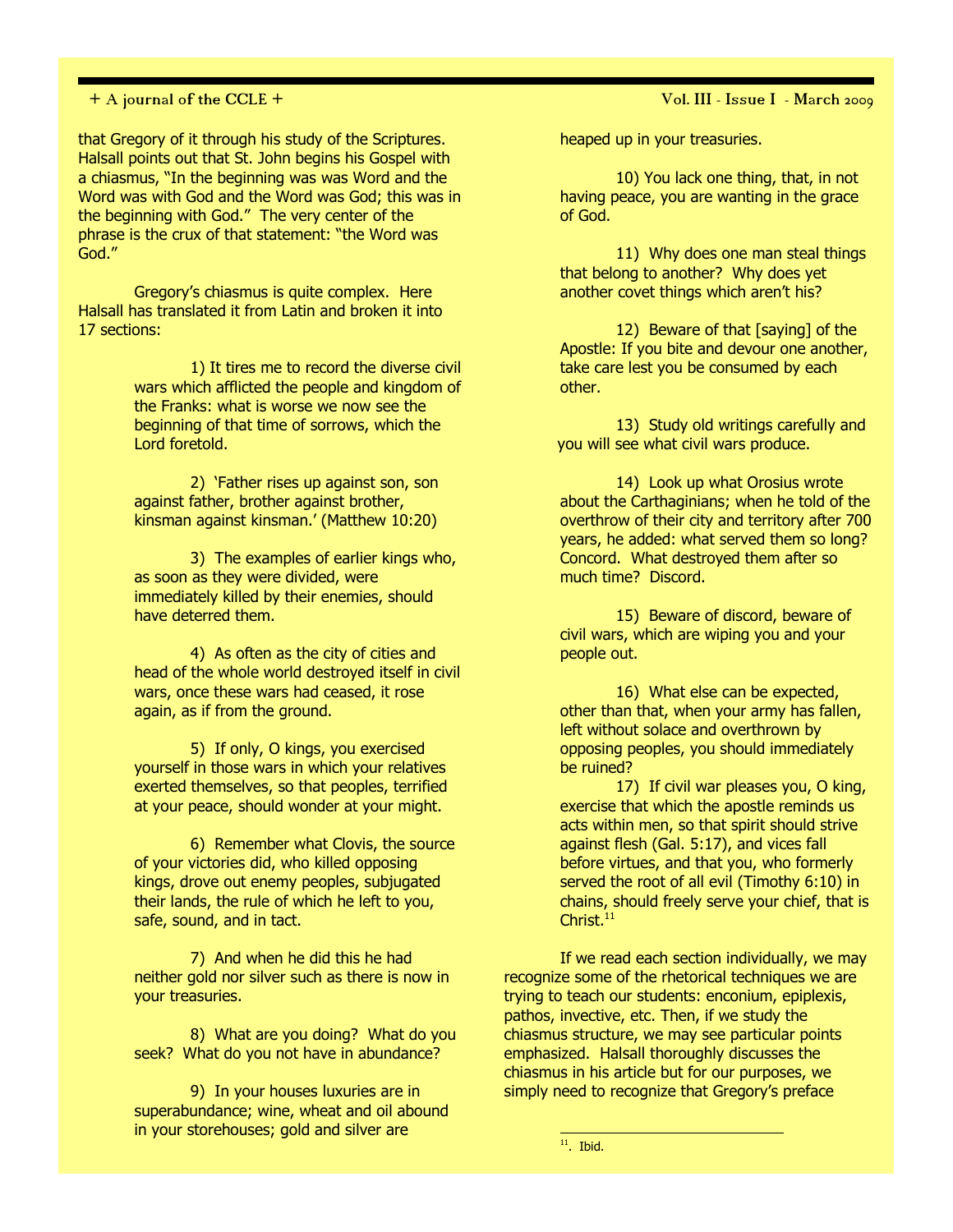required no little rhetorical skill. $12$  At the center Gregory's chiasmus, he tells the kings that their greed for more power indicates their lack of faith in God. Their lack of contentment will be their downfall and the downfall of their people. Halsall puts forth that when all of the prefaces are read together, they teach that the desire for earthly things is the cause of all trouble. Gregory longs for the Merovingian kings to resemble Clovis, who was the "ideal" king and succeeded because he followed God's Word. Critics have complained about Gregory's atrociously poor ability to write in Latin. If one considers the political upheaval of his day and the lack of resources available, we must conclude that Gregory is an impressive historian.

### II. The Venerable Bede (A.D. 673–735)

### The History of the English Church and **People**

Christians around the world sing "A Hymn of Glory Let Us Sing"<sup>13</sup> on Ascension Day. This beloved hymn was written by a scholarly monk from Jarrow, Northumbria, who would eventually be known as the "Father of English History." This monk, the "Venerable" Bede, presented his History of the English Church and People to King Ceowulf in 731 A.D. It is the history of the metamorphosis of Britain from a land of tribes with opposing interests into a nation with one faith in Jesus Christ. A few short years after he wrote his *History*, Bede passed from this life . . . on Ascension Day.

The History of the English Church and People is one of Bede's last works. He was better known in his day for his numerous commentaries on the books of the Bible and for his textbooks on grammar. He benefitted from the excellent library at the monastery of Jarrow. His abbot had traveled as far as Rome to gather books for his library; it is said to have had 300–500 codices. $14$  Bede's works reflect that he was familiar with at least some of the Latin and Greek Church Fathers: Augustine, Jerome's and Rufinus' translations of Eusebius' Chronicle, Ambrose, Gregory I, as well as John Chrysostom and Evagrius' translation

 $1211.$  Ibid.

 $\sim$ 

of Athanasius. Other important sources were Josephus, Gildas, Orosius, Isidore of Seville, Cassiodorus, Gregory of Tours, and Virgil.<sup>15</sup>

Bede's work was written in Latin. "It is well to remind oneself, moreover, in order properly to appraise the magnitude of Bede's achievement, that Latin was a foreign language to the people of England. Bede's mastery over Latin idiom, like the German Einhard's a century later, is the more outstanding."<sup>16</sup> He saw Latin as a uniting factor for the Britons. Bede tells us that the people of Albion spoke British, Pictish, Scottish, and English. They may have come from different tribes "but all are united in their study of God's truth by the fifth (language)—Latin—which has become a common medium through the study of the scriptures. $17$  Unity in Christ is the major theme of Bede's History.

Bede is not content with an all-inclusive Christianity; he wants to follow the teachings of the Church of Rome, which he believes to be pure doctrine. The arrival of Arianism in Britain is greatly distressing to Bede: "The Christian churches in Britain continued to enjoy this peace until the time of the Arian heresy. This poisonous error after corrupting the whole world, at length crossed the sea and infected even this remote island; and, once the doorway has been opened, every sort of pestilential heresy at once poured into this island, whose people are ready to listen to anything novel, and never hold firm to anything."<sup>18</sup> Bede continues in his next chapter with Pelagius: "In his [Arcadius'] time, the Briton Pelagius spread far and wide his noxious and abominable teaching that man had no need of God's grace, and in this he was supported by Julian of Campania. Saint Augustine and other orthodox fathers quoted many Catholic authorities against them, but they refused to abandon their folly.  $\ldots$ <sup>"19</sup>

Sometimes in medieval works, miraculous signs and relics were symbolic of God's approval. Often they were

<sup>16</sup>16. Ibid., p. 71. . Bede, p. 38. <sup>18</sup>. Bede, p. 48. <sup>19</sup>. Ibid.

<sup>&</sup>lt;sup>13</sup>. Lutheran Service Book, Commission on Worship of the Lutheran Church Missouri Synod, (St. Louis: Concordia Publishing House, 2006), p. 493.

<sup>.</sup> Bede, History of the English Church and People, trans. Leo Sherley-Price, (London: Penguin Books, 1955; New York: Penguin, 1968) p. 38.

<sup>&</sup>lt;sup>15</sup>. M.L.W. Laistner, "Bede as a Classical and a Patristic Scholar," Transactions of the Royal Historical Society 16 (1933): 69–93.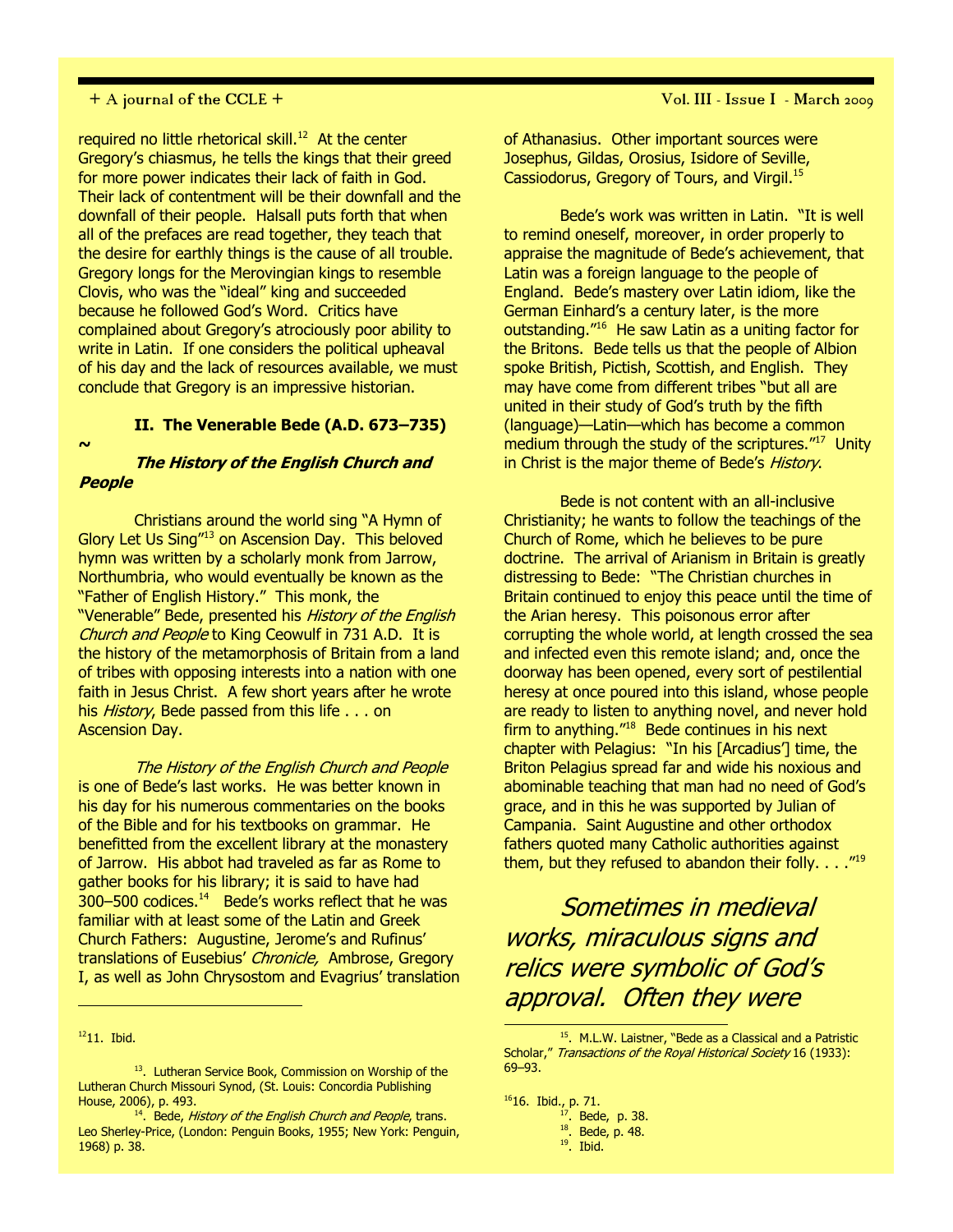## "evidence" of the personal sanctity of the men who did them.

Bede also discusses the differences of Celtic Christianity with Roman Christianity: the calculation of Easter, the correct wearing of the tonsure, the monastic vs. diocesan rule of the church.

The serious historian may flinch at the miracles Bede includes in his History. Translator Leo Sherley-Price reminds us in his introduction that Bede himself does not claim to have seen the wondrous events, he is merely relaying information from what he considers to be reliable sources. $20$  Sometimes in medieval works, miraculous signs and relics were symbolic of God's approval. $^{21}$  Often they were "evidence" of the personal sanctity of the men who did them. Sherley-Price reminds us: "It is an indication of the temper of the age in which we live that some who profess and call themselves Christians have so little faith in the reality of God's power and mercy that they regard an unmistakable answer to prayer as something unlooked for and extraordinary, almost indecent. It was otherwise among the Christians of Bede's day."<sup>22</sup>

What is more interesting than the accounts of healings, holy apparitions, and the like, is a letter written by Pope Gregory I to the missionary Augustine about the miracles he has done. He writes:

> My very dear brother, I hear that Almighty God has worked great wonders through you for the nation which he has chosen. Therefore let your feeling be one of fearful joy at God's heavenly gifts—joy that the souls of the English are being drawn through outward miracles to inward grace; fear lest the frail mind becomes proud because of these wonderful events. . . . For God's chosen do not all work miracles, yet the names of all are written in heaven. For those who are disciples of the truth should rejoice only in that good thing which they share with all men, and which they shall enjoy forever. $^{23}$

Miracles are all well and good but such "good

works" or examples of piety are not the focus of Christianity. Rather, Gregory I wants Christians to be looking forward to their eternal life in heaven.

Bede's History is written for the moral edification of his reader. Here is his introduction:

> For if history records good things of good men, the thoughtful hearer is encouraged to imitate what is good: or if it records evil of wicked men, the devout, religious listener or reader is encouraged to avoid all that is sinful and perverse and to follow what he knows to be good and pleasing to God. Your Majesty is well aware of this; and since you feel so deeply responsible for the general good of those over whom divine Providence has set you, you wish that this history may be made better known both to yourself and to your people. $24$

C. S. Lewis and R. W. Southern both point out that the purpose of medieval histories was not to provide a blow-by-blow account of events. Annals did that quite faithfully. Rather, histories were stories. Lewis points out that the word "history" and "story" meant the same thing as late as Queen Elizabeth's time. $25$  "It follows that the distinction between history and fiction cannot, in its modern clarity, be applied to medieval books or to the spirit in which they were read."<sup>26</sup> These stories, whether true or not, were for enjoyment, entertainment. They were also to serve as examples, in Bede's case, usually of piety, to encourage the reader. Furthermore, they were to honor the memory of the great deeds done by great men. $^{27}$ 

Secondly, Bede designed a new method of dating historical events. He decided to date everything in relation to the Incarnation of Jesus Christ.

Bede does a couple of things that reassure his readers of the authenticity of his facts. First of  $20$ . Ibid., p. 31. **Example 20** all, he takes great pains to list all of his sources,

33.

<sup>&</sup>lt;sup>21</sup>. R. W. Southern, "Aspects of the European Tradition of Historical Writing: 1. The Classical Tradition from Einhard to Geoffrey of Monmouth," Transactions of the Royal Historical Society, 5<sup>th</sup> ser., 20 (1970), p. 191.

 $22$ . Bede, p. 31.

<sup>23</sup>. Bede, p. 88.

 $24$ . Bede, A History of the English Church and People, p.

 $25.$  Lewis, The Discarded Image, p. 179.

<sup>26</sup>. Ibid.

<sup>27</sup>. Ibid., p. 177.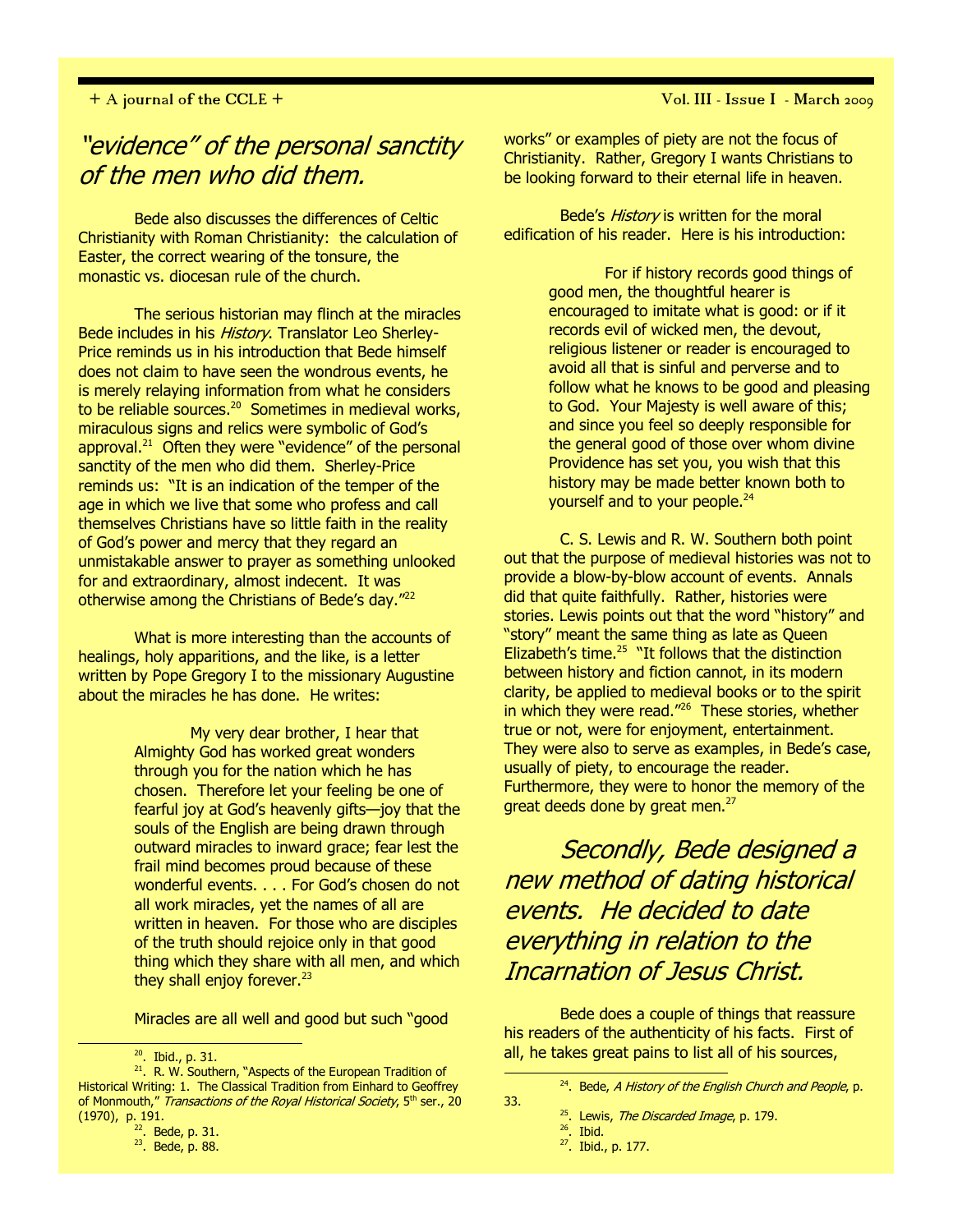especially noting the expertise of Abbot Albinus, Archbishop Theodore, Abbot Hadrian, and Nothelm.<sup>28</sup> He begs forgiveness for any inaccuracies and reminds his reader that "as the laws of history require, I have laboured honestly to transmit whatever I could ascertain from common report for the instruction of posterity."<sup>29</sup> Secondly, Bede designed a new method of dating historical events. He decided to date everything in relation to the Incarnation of Jesus Christ. $30$  Bede got this idea from the work of Dionysius Exiguus, whose method of calculating the church calendar was accepted at the Synod of Whitby in Britain in A.D. 664. Bede's B.C. and A.D. dating system finally caught on in Europe in the  $11<sup>th</sup>$  century.

Historian of Late Antiquity, Peter Brown, calls Bede "an evergreen."<sup>31</sup> One simply cannot be a serious student of English history without reading his History of the English Church and People.

### III. Einhard (A.D. 742–840)  $\sim$  Life of **Charlemagne**

Einhard's *Vita Caroli*, probably written between A.D. 829 and A.D. 836, is a significant history for two reasons. First of all, it is the biography of Charlemagne, the first Holy Roman Emperor, crowned in A.D. 800. Second, Einhard's work is an example of the achievements Charlemagne's mini-renaissance.

Charlemagne, a Christian Frank, brought much of Germany and France under his own rule. His ability to provide relative peace and stability to the land allowed scholarship some of the leisure-time it needed to flourish. He drew scholars such as Alcuin to his court in Aachen. Einhard discusses Charlemagne's interest in learning:

> He paid the greatest attention to the liberal arts; and he had great respect for the men who taught them, bestowing high honors upon them. When he was learning the rules of grammar he received tuition from Peter the Deacon of Pisa, who was by then an old man, but for all other subjects he was taught by Alcuin, surnamed Albinus, another Deacon, a man of the Saxon race who came from Britain and was the most learned man anywhere to be found. Under him the Emperor spent much time

and effort in studying rhetoric, dialectic and especially astrology. . . . He also tried to learn to write. With this object in view he used to keep writing-tablets and notebooks under the pillows on his bed, so that he could try his hand at forming letters during his leisure moments; but, although he tried very hard, he had begun too late in life and he made little progress.<sup>32</sup>

It is easy to snicker at Charlemagne hoping for some sort of academic osmosis; however, Einhard tells us that Charlemagne could speak Latin and understand Greek.<sup>33</sup> Charlemagne also tried to apply his knowledge of grammar to his own language.<sup>34</sup> Charlemagne never became a proficient reader but he often had works read to him during meals. Augustine's City of God was one of Charlemagne's favorites.<sup>35</sup>

From the time of Cassiodorus in the early  $6<sup>th</sup>$ century, monasteries had been the repositories for Latin and Greek classics. Monks diligently copied and preserved whatever works they could. Copying the ancient works was difficult because of the style of handwriting, the running together of words, or the lack of understanding on the part of the monks. During the Carolingian Renaissance, some improvements were made. Monks began using lower and upper case letters and putting spaces between the words. As Latin was "restored as a literary language,<sup>"36</sup> corrections were made to some texts. "The debt of literature to the Carolingian copyingschools may be best brought home to us by a very simple consideration. If we set aside Catullus, Tibullus, Propertius and Silius Italicus, together with the tragedies of Seneca and parts of Statius and Claudian, we owe the preservation of practically the whole of Latin poetry to the schools at the time of Charlemagne. These same scholars preserved to us, except for Varro, Tacitus and Apuleius, practically the whole of the prose literature of Rome."<sup>37</sup>

## Charlemagne never became a proficient reader but he often

- <sup>33</sup>. Ibid.
- <sup>34</sup>. Ibid., p. 82.
- <sup>35</sup>. Ibid., p. 78.
- <sup>36</sup>. Ibid., p. 11.
- <sup>37</sup>. Ibid.

<sup>28</sup>. Bede, pp. 33-35.

<sup>29</sup>. Ibid., p. 35.

<sup>&</sup>lt;sup>30</sup>. Note that he did not date things from the *birth* of Christ but from the *Incarnation*, meaning at conception.

<sup>31</sup>. Brown, p. 10.

 $32$ . Einhard and Notker the Stammerer, Two Lives of Charlemagne, trans. Lewis Thorpe, (London: Penguin Books, 1969; New York: Penguin Books, 1988), p. 79.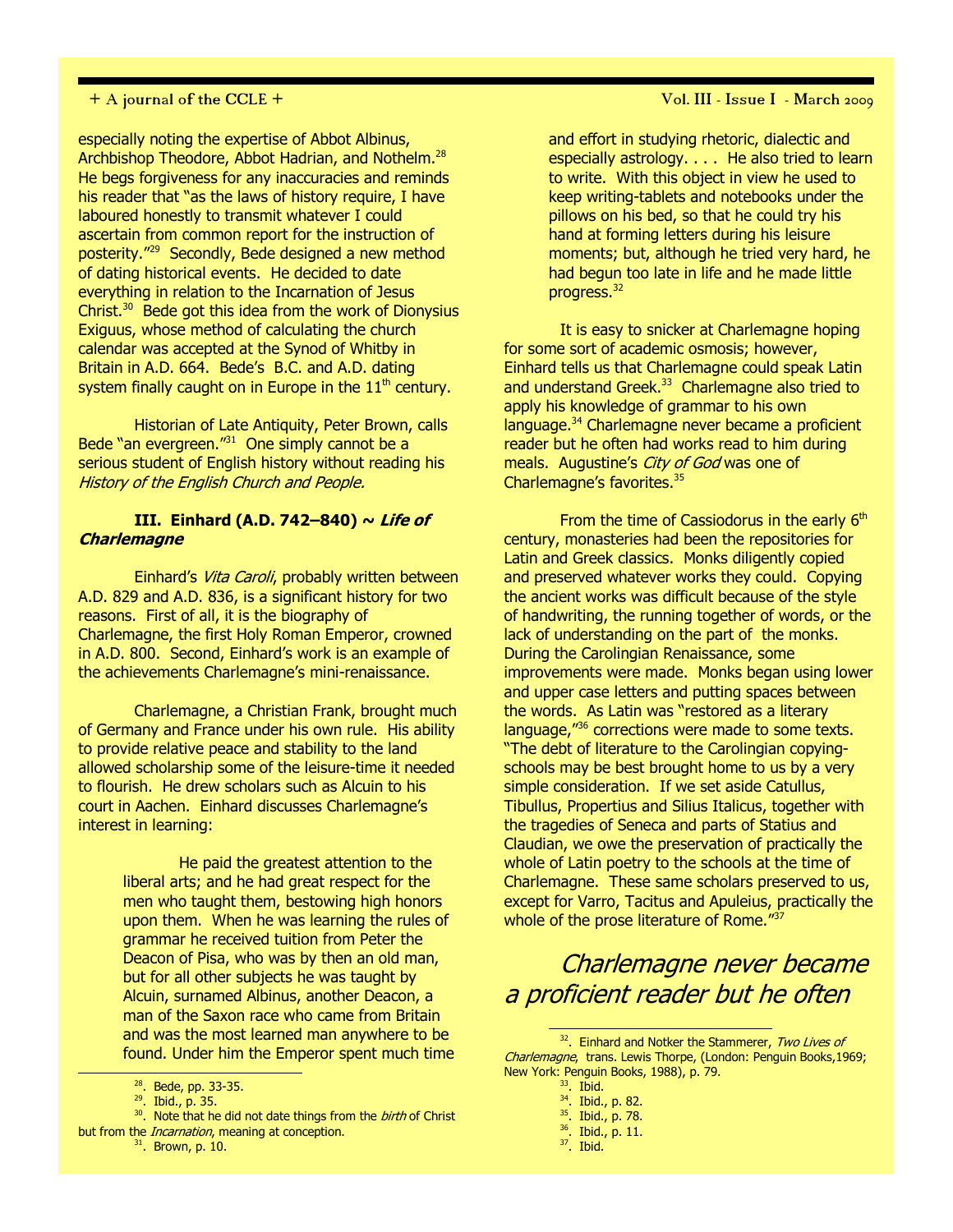## had works read to him during meals. Augustine's City of God was one of Charlemagne's **favorites**

Einhard's biography of Charlemagne is one of the products of the Carolingian Renaissance. We now turn to R. W. Southern's expertise for some insights on historians of this age. Southern explains that histories gave medievals an opportunity to apply their rhetorical skills. We recall that rhetoric is the highest level of the trivium but that it had no practical use in medieval life. The most common histories available at Einhard's time would have given medieval scholars license to see history as literature, and therefore, an art. And, interestingly enough, the Poetics of Aristotle were not recovered until the  $13<sup>th</sup>$  century, and so the medievals did not know that he would not have approved of their approach to history.

Southern explains Aristotle's position: history is too messy to be an art. It "lacks form because the events of history have no dramatic unity."<sup>38</sup> Furthermore, history cannot have balance because events happen without a clear "beginning, middle, and end." This haphazard quality of history is also problematic in that it cannot present one "universal truth." Perhaps the medievals would not have been daunted by Aristotle as their Christian worldview certainly provided any necessary universal truth and unity.

According to Southern, there were five main authors that would have influenced Einhard: Sallust, Suetonius, Virgil, Lucan, and Boethius  $39$  The main ideas taken from these histories were:

> 1) The subject matter of history deserved the exalted language and balance required by rhetoric.

2) Histories provide the "big picture" of what transpired. They are not the place for lists of facts. A little elaboration here and there made the story more interesting.

3) Many authors imitated Virgil's idea

### + A journal of the CCLE + Vol. III - Issue I - March 2009

of the "destiny of a nation."<sup>40</sup> If one could prove that his nation descended from Troy, that would help establish the right of that people to rule over others. How else does one transform murdering marauders into noble leaders?

One final point of interest that Southern discusses is the medieval approach to historical causation. Although they had Sallust (86–34 B.C.) as an example, medievals did not imitate his interest in finding a cause for events. For medievals, all was in God's hands. He punished wicked rulers and blessed faithful ones. $41$  C. S. Lewis agrees with Southern. Medieval man understood the world in terms of "Creation, Fall, Redemption, and Judgement."<sup>42</sup> It is this understanding that gives medieval histories their unity and balance. Furthermore, having seen the fall of the great Roman Empire and living with the remnants of it, the medievals kept very much in mind that this world is fleeting. The allegory of Lady Fortune, well-developed in Boethius's Consolation of Philosophy, illustrated how a person could have every earthly good one day and lose it all the next. Better to keep your eyes on eternal things. Such was the medieval view of historical causality.

Medieval man understood the world in terms of "Creation, Fall, Redemption, and Judgement." It is this understanding that gives medieval histories their unity and balance.

Einhard is often criticized for borrowing so heavily from Seutonius' (A.D. 75-160) Live's of the Caesars. If a reader approaches his The Life of Charlemagne as Southern recommends, he will find a rich, elaborate, and enjoyable history.

### IV. Dino Compagni (A.D 1260–1324)  $\sim$  Chronicle of Florence<sup>43</sup>

<sup>40</sup>. Southern, p.188.

<sup>43</sup>. There is not much information about Compagni available in English so please bear with my personal observations.

<sup>38.</sup> Southern, pp. 175-176. All quotations from this paragraph

<sup>&</sup>lt;sup>39</sup>. Southern, p. 177. I will lean heavily on Southern for this section as his expertise is incomparable.

<sup>41</sup>. Southern, p. 180.

<sup>42</sup>. C.S. Lewis, p. 174.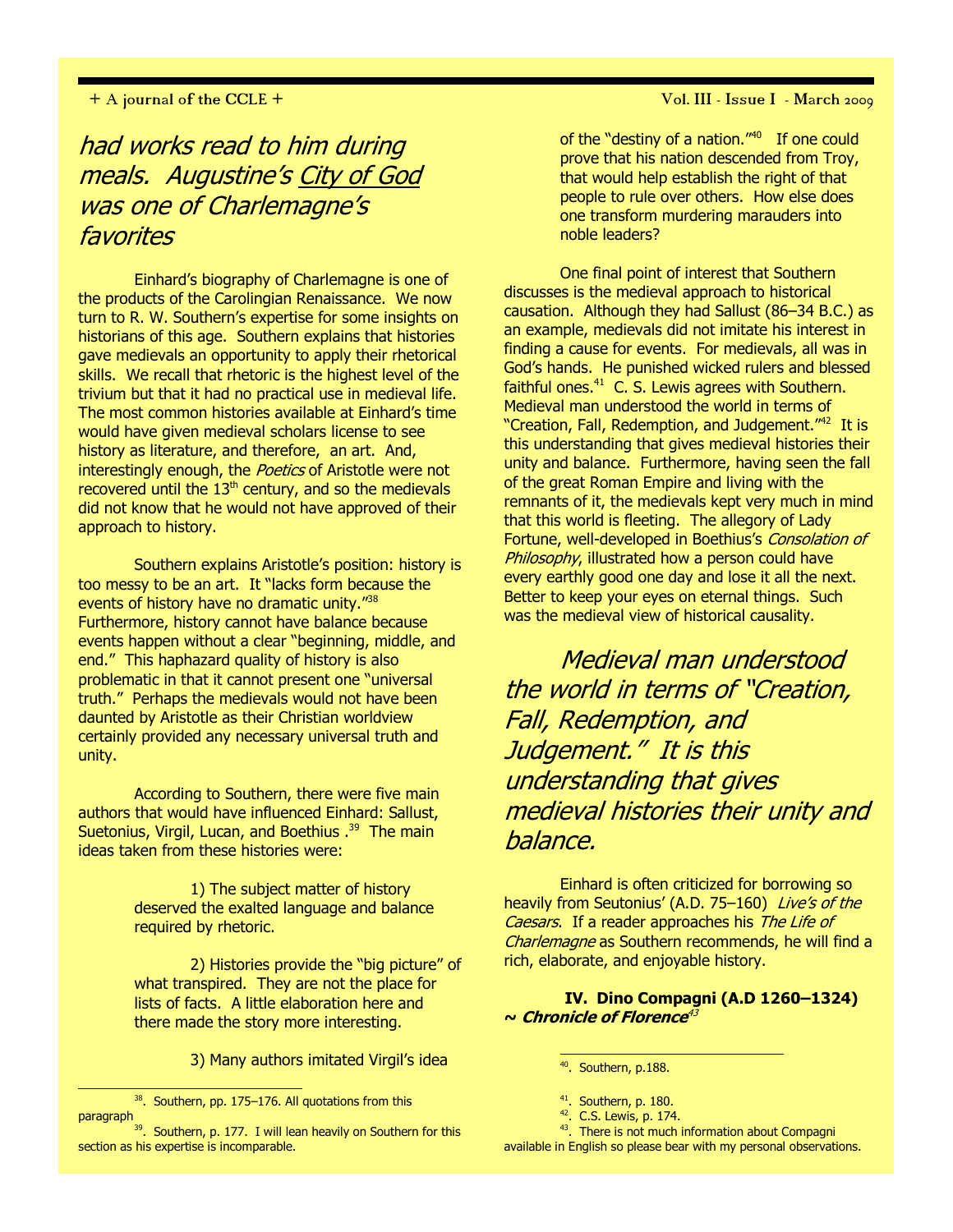day.

Finally, I have chosen to recommend this last lesser-known history primarily because it is so well written and engaging, often fulfilling Southern's artistic requirements of history. Compagni's descriptions of events are realistic, his use of rhetoric is appropriate and effective, and his work is balanced. His reader cannot help but feel grieved by the atrocities committed during the power struggles of Compagni's

Dino Compagni was a contemporary of Dante and Giotto in the very turbulent  $13<sup>th</sup>$  and  $14<sup>th</sup>$  century Florence. He was a devout Christian silk-merchant who held a variety of public offices through the years. Compagni's love for his city and his love for justice finally moved him to write about the violence he witnessed. Unlike the previously discussed historians, Compagni was not a monk or court scholar but he was obviously educated. Florence at this time was wealthy enough for a good number of its population of 100,000 to attend school. Compagni's fellow historian, Giovanni Villani wrote that about 10,000 boys and girls were learning to read and write in his day.<sup>44</sup> It is interesting to note that Compagni wrote this work in the vernacular, like Dante.

Compagni's *Chronicle* brilliantly tells of the clashes of the Guelfs and the Ghibellines, beginning with the murder of Buondelmonte de Buondelmonti in 1215 and finishing in 1312. If the reader is unfamiliar with the history of Florence, all of the names of the various factions may be overwhelming; just read the work and analyze it later. Eventually Chapters 21 and 22 in Book II make everything clear. Finally, toward the end of the history, in 1309, Compagni has great hope for peace because Henry, count of Luxembourg, was annointed Holy Roman Emperor. There had been no Holy Roman Emperor for nearly 60 years! Compagni's work ends in 1312 with Henry about to set upon Florence. Unfortunately, Henry withdrew and died a year later, leaving Compagni out of political favor and his work unknown for about 300 years.<sup>45</sup>

### **Conclusion**

C. S. Lewis's character Eustace from The Voyage of the Dawn Treader is a great caricature of our modern society's fascination with facts and science. While Lucy and Edmond knew the reality of dragons, Eustace "liked books if they were books of information and had pictures of grain elevators or of fat foreign

children doing exercises in model schools."<sup>46</sup> We are much too clever to believe in fairy tales or "untrustworthy monkish flapdoodle."

In Peter Brown's speech at the opening of the Oxford Centre for Late Antiquity, he reminded his audience of a time when historians only looked at public records and annals of the medievals because they wanted the cold hard facts. Histories and chronicles "were the work of monkish chroniclers, whose tendency to exaggeration, whose moral bias and whose pervasive Catholic ideology made them as distasteful as they were unreliable." The refusal to read the works created "a Philistinism which had to be heard to be believed. And hear it I did. I heard a leading College Fellow in medieval history announce, with relief, that: 'Now that we have got rid of Dante, I can get down to Henry III and the Barons.'" Brown recalls that it was R. W. Southern who took the lead in teaching scholars that "literary texts awash with cultural meaning might serve as guides to the past quite as much as did the archives of the Public Record Office. . . . "47

History's red-headed step-child will never turn into Cinderella. Lady Fortune will not provide her with a Prince Charming. Rather she will wear the hair shirt and remember that there once was a better time and she will hope for the future.

(ANGELA HILL OF CASPER, WYOMING, IS A VETERAN HOME SCHOOL EDUCATOR WHO HAS FOLLOWED THE CLASSICAL, LUTHERAN MODEL WITH GREAT FACILITY. SHE ALSO SERVES AS AN EDITOR OF THE CEQ.)

<sup>&</sup>lt;sup>44</sup>. Compagni, p. 5.

<sup>&</sup>lt;sup>45</sup>. Compagni, p. xxvii.

<sup>&</sup>lt;sup>46</sup>. C. S. Lewis, Voyage of the Dawn Treader, (New York: Harper Collins, 1994), p. 2.

<sup>&</sup>lt;sup>47</sup>. Peter Brown, "What's in a Name?" (A talke given at the opening of Oxford Centre for Late Antiquity on Friday 28 September 2007) p. 8. All of the quotes from this paragraph come from Brown's address.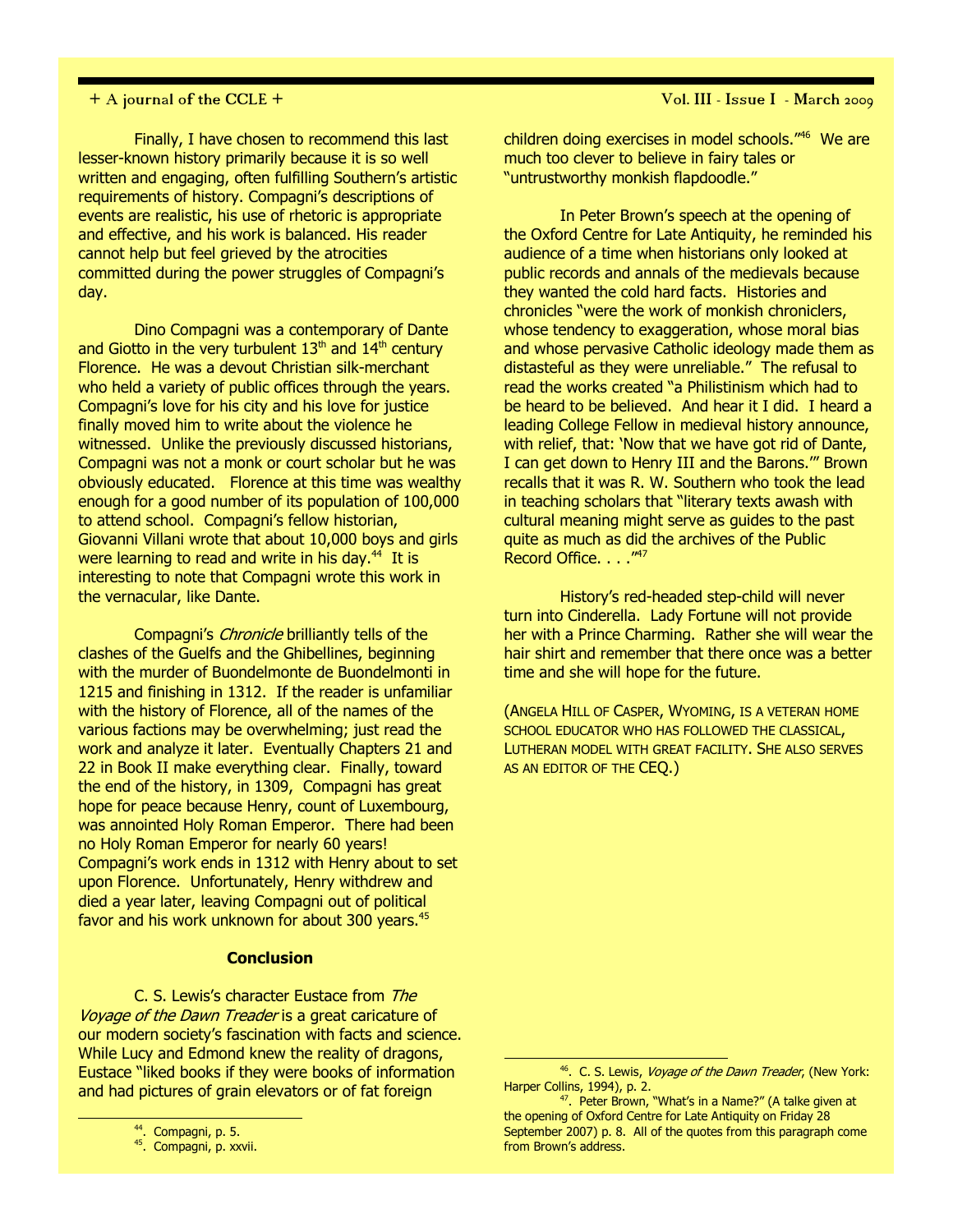### ... ABOUT CCLE

THE MISSION OF THE CONSORTIUM FOR **CLASSICAL & LUTHERAN EDUCATION IS TO** PROMOTE, ESTABLISH, AND EQUIP INDIVIDUALS AND SCHOOLS COMMITTED TO CONFESSIONAL LUTHERAN DOCTRINE AND A CLASSICAL APPROACH TO EDUCATION.

ITS VISION IS TO ADVANCE AND PROMOTE CLASSICAL EDUCATION WITHIN THE CONTEXT OF CONFESSIONAL LUTHERANISM AMONG LUTHERAN TEACHERS, ADMINISTRATORS, PASTORS, AND HOME EDUCATORS BY PROVIDING STANDARDS, CONFERENCES, PROFESSIONAL GROWTH OPPORTUNITIES, RESOURCE MATERIALS, AND CONSULTING SERVICES.

## TOWARDS A MORE HUMBLE **SCIENCE** BY DR. C. ROSS BETTS

We will restore science to its rightful place, and wield technology's wonders to raise health care's quality and lower its cost. We will harness the sun and the winds and the soil to fuel our cars and run our factories. And we will transform our schools and colleges and universities to meet the demands of a new age. Barack Obama

I he proper role of science in public life is of considerable concern to both progressives and traditionalists. Many progressives, perhaps like our new president, are reluctant to concede that there are roles for philosophy, morality, ethics, or religion in shaping a public policy where science plays a role. The implications of this are important for our public life and for how we order education.

Progressive politicians grew up with progressive education. Their understanding of public life, one where science is free to dictate its own terms, springs from a mistaken understanding of the place of science in a proper education. The progressive school system elevates the language of science to the exclusive language of public life while all else, the humanities, philosophy, ethics, morals, are consigned more or less to the subjective realm. Classical education must reject this ordering of public life and of educational priority. We must teach a more humble science, one mindful of science's limits and its potential for dehumanization.

The progressive school system elevates the language of science to the exclusive language of public life while all else, the humanities, philosophy, ethics, morals, are consigned more or less to the subjective realm.

In public life, the regard for science embraced by progressives can lead to dehumanizing public policy. Yuval Levin makes this point especially well in reviewing a book by Diana Degette, a progressive congresswoman from Colorado. Degette is an ardent feminist and devoted especially to the promotion of embryonic cell research. She claims that the rationale behind any public policy that touches science, regardless of the issue, be it abstinence education or stem cell research, needs to be "science-based." Levin notes, "DeGette, however, can see no way to permit other kinds of views—philosophical, ethical, moral, traditional, or religious—to influence any policy issue in which science plays a role." Any objection to science in matters of this sort is "religious" and, therefore, personal and irrelevant to public life.

Likewise, Jerome Groopman , a Harvard physician-scientist chided Leon Kass and The President's Council on Bioethics for studying Hawthorne's short story The Birthmark in their first meeting regarding biomedical ethics. "Using literature to warn against the scientific search for perfection is a hallmark of Kass's approach to bioethics (Hawthorne, Homer, and Huxley are among his touchstones)." Homer has no relevance here? Groopman intones in closing that we should hope for "medical guidelines that are based on fact, not on literature or aesthetics—one that distinguishes real science from science fiction." There is no role for the humanities in ordering public life, as regards science, in Groopman's mind.

The progressive view of science, whether it is diminishing the ontological status of an embryo or the personal agency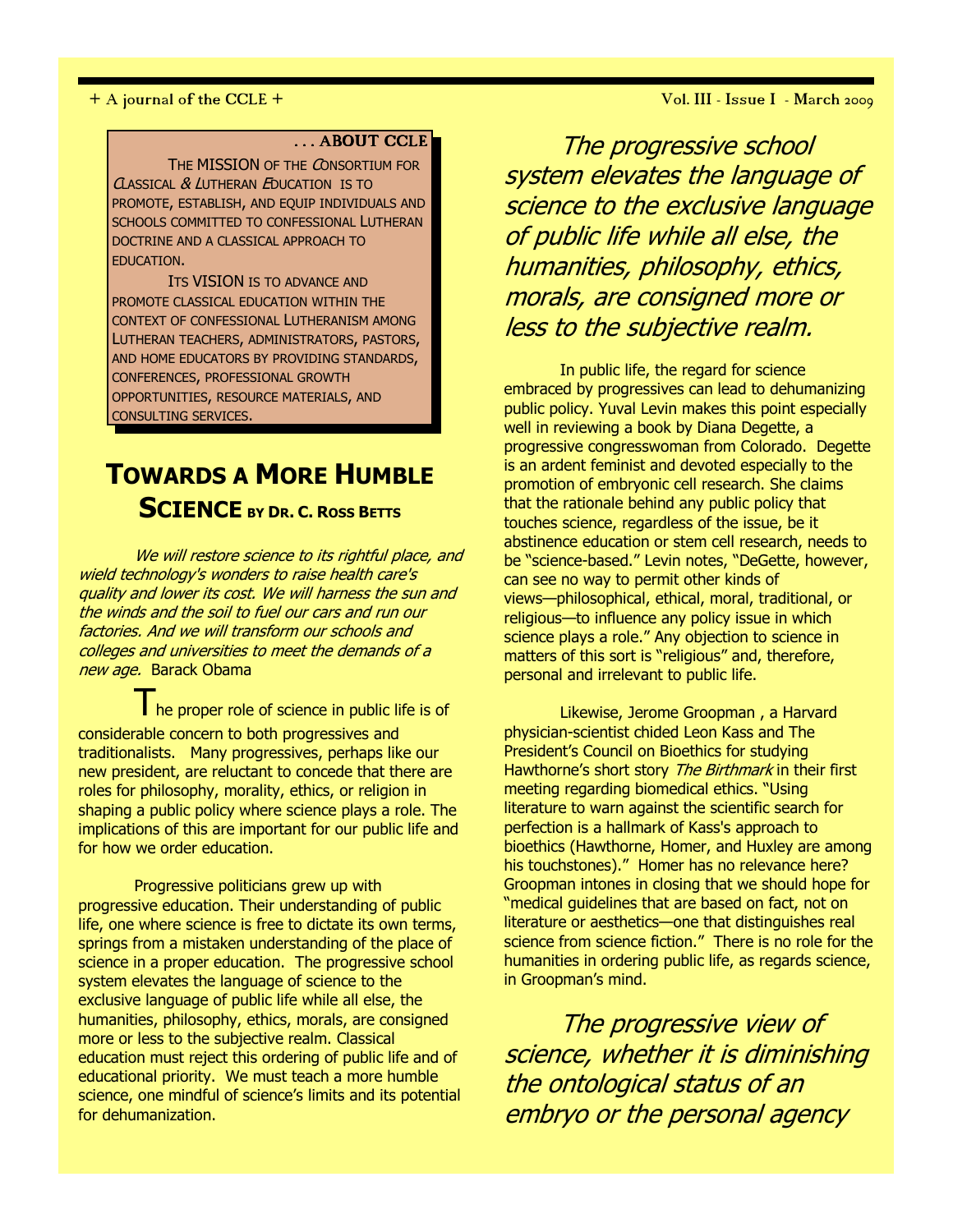## of a student, leads to dehumanization.

This view of science impoverishes not only our public discourse, as Degette and Groopman illustrate, but it affects even our ideas of what it is to be a human person. A recent article in *Nature*, written by educators, proposed criteria by which educators might regulate and promote their students' use of cognitiveenhancing drugs. Buried within the article is an assumption that there is no such thing as human agency, action which proceeds from the human as a human. People are what they are and do what they do according to their genetics and environmental conditions, not by what might spring from their souls as acting persons. For these educators, there is no such thing as motivation which springs from the human soul itself, so for them promoting self initiative and hard work are morally equivalent means to improving a child's performance as Adderall and Ritalin might be. The progressive view of science, whether it is diminishing the ontological status of an embryo or the personal agency of a student, leads to dehumanization.

Classical educators come from a richer milieu than progressives. This type of dichotomy of the sciences and the humanities will not stand for us. Classical education understands that there are timeless and objective elements of ethics and virtue, that the beautiful in art and literature is not simply a matter of convention, that the integrity of philosophy and metaphysics still holds, and that there is the possibility of a reasoned faith. These are all features of classical education that are at odds with the scientific materialism which informs much of our public life. To assert this program, we must teach a more humble science, one consistent with classical ends for education.

The sources for a more humble science come from a consideration of the philosophical roots of science, as well as the limits science has itself discovered, especially those from the twentieth century.

Philip Overby notes, "The original defense of natural science, by men like Descartes and Spinoza, was not so much a refutation as a quiet beheading of preceding philosophies. That is, modern science refutes metaphysical questions not by addressing them but by ignoring them." The philosophical progenitors

of science began specifically by laying aside metaphysics. This was in part a revolt against Aristotle and his comprehensive influence over the medieval period, but it was also a commitment that by putting away these considerations, knowledge more useful to the relief of man's estate might be developed. They limited their consideration of the world to matter (material causes) and tangible things acting on matter (efficient causes).

. . . modern science refutes metaphysical questions not by addressing them but by ignoring them.

While it is true that considering the world only from the standpoint of material and efficient causes has been successful technologically, there have been losses along the way. In the modern world, we cannot talk about purposes in nature. Considerations of purpose are now completely outside of the bounds of science. Much of the resistance to Intelligent Design theory comes from the idea that purpose itself is an idea antithetical to science. The idea of the existence of human nature at all is a casualty of this mind-set as well.

## Much of the resistance to Intelligent Design theory comes from the idea that purpose itself is an idea antithetical to science.

We are also hampered in our exploration of origins. John Lennox notes that given the assumptions of modern science regarding the nature of causation, something like evolution was bound to be accepted as an explanation of our origins. In a perspective where material and efficient causation is all that exists, there was no other possible conclusion. The exclusion of purpose from biology invites evolution as an explanation and makes it the only possible solution to the question of our origin.

Colin Gunton points out that one of the effects of modern philosophy, which has grown up with and in response to modern science, has been to alienate modern people from the creation that they inhabit. Idealistic philosophy, such as that of Kant, radically separates the subjective from the objective.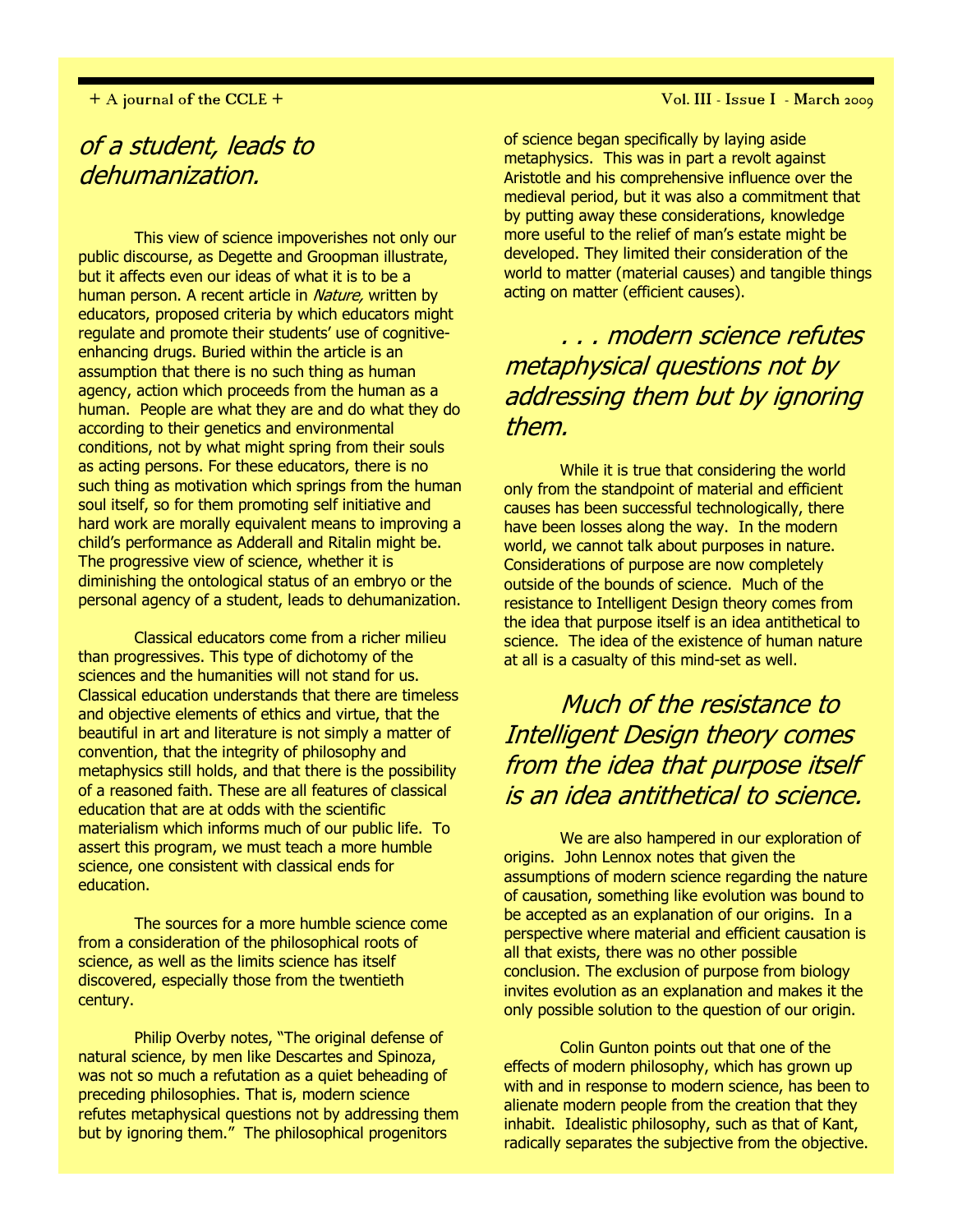The moral and natural are separated as well. An extended quote is illustrative:

"Kant's view of the mind's assertive activity generates what can only be called a technocratic attitude to the world around us, encouraging attitudes of dominance and disparaging receptivity. Despite the astonishing success of modern science in understanding the world...there is at another level a serious crisis in human life. The personal and physical universes we inhabit have been so divorced that the morality we should adopt to our world is a matter of scandal and confusion. Understanding is so divorced from questions of our being and that of the world that we see a mindless rape of nature in the interests of short-term human gain. This divorce of the natural and the moral universe is perhaps the worst legacy of the Enlightenment, and the most urgent challenge facing modern humankind."

Consideration of the shortcomings of the philosophy that informs modern science is one way to encourage a more humble science. The results that modern philosophy and science have given us are not unalloyed goods. The alienation that Gunton describes is real. Humility in the application of science is a necessity for our humanity's sake. There are also developments in modern physics and mathematics themselves that engender more humility in science.

In the early part of the nineteenth century, the great physicist LaPlace proposed a paradigm for physics. According to him, if there was a sufficient intelligence that could conceive of and simultaneously measure the velocities and positions of all particles in the universe, then that intelligence could understand not only the present state of things but all of history and the future. LaPlace conceived a way that the entire universe might be understood. This might be a grand project for physics to explain the universe in terms of mechanical causes. Not just physics, but chemistry and biology would be explainable in mathematical and physical terms.

Idealistic philosophy, such as that of Kant, radically separates the subjective from the objective. The moral and natural are separated as well.

Twentieth century physics has refuted this hope. The Heisenberg uncertainty principle states that the simultaneous knowledge of the exact position and velocity of any particle is not possible. This principle comes out of experimental science but has vast implications for the mechanicity of scientific explanation of the universe. This principle is not simply an *epistemological truth*, a reflection of how much we may know, but it is an *ontological truth*, a statement of how things are in the universe. A type of freedom or contingency is built into the cosmos that escapes mechanistic certainty. While much of the certainty we observe comes back to us through statistics, the iron lock of mechanistic physics is broken. A more humble notion of know-ability, and thus technical control, is encouraged.

Another source of scientific humility comes from mathematics. In the early part of the twentieth century Russell and Whitehead published the Principia Mathematica. This work attempts to reduce all mathematics and mathematical truths into a welldefined set of axioms and inference rules in symbolic logic. For our purposes it represents a type of reductionism akin to the type that Laplace might have envisioned. Mathematics, according to Lennox, "might be reduced to a set of written marks that could be manipulated according to prescribed rules without any attention being paid to the applications that would give 'significance' to those marks." This was the so called *Entscheidungsproblem*. Solving this problem positively would have great implications for scientific reductionism generally.

In 1931, the Austrian mathematician Kurt Gödel published a paper entitled "On the Formally Undecidable Propositions of Principia Mathematica and Related Systems." This paper and a subsequent one established Gödel's First and Second Incompleteness Theorems. Gödel actually proved that a positive solution to the *Entscheidungsproblem* was impossible. He "demonstrated that the arithmetic with which we are all familiar is incomplete: that is, in any system that has a finite set of axioms and rules of inference and which is large enough to contain ordinary arithmetic, there are always true statements of the system that cannot be proved on the basis of that set of axioms and those rules of inference." In a sense, in any mathematical system, some elements need to be assumed, taken by faith. As Lennox points out, "…mathematics is the only religion that can prove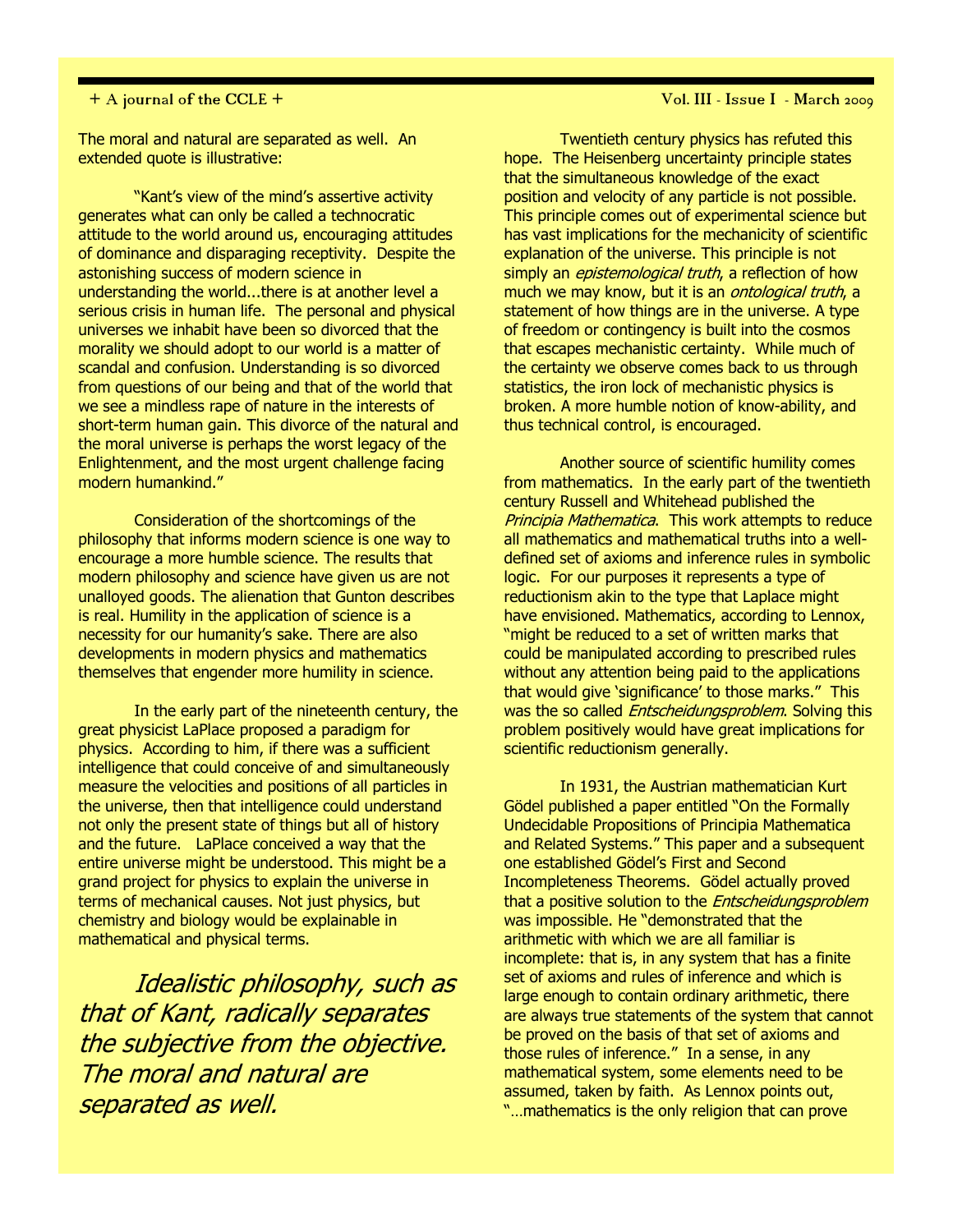that it is a religion!" This is a great blow to scientific reductionism coming out of science itself.

There are sources for humility in science gained from a consideration of the philosophical roots and shortcomings of modern science to deal with matters of purpose. Further, modern philosophy which attempts to account for modern science has alienating qualities that fail to promote wholeness in life, and this should cause us to question the comprehensiveness of scientific claims. Also, modern science has uncovered shortcomings that limit the mechanistic aspirations of science and the reductionist tendencies of science.

The program to teach a more humble science must itself begin humbly. When we teach physics, we must explain in a rudimentary way what philosophical assumptions are behind science.

Transferring these insights to the pedagogical realm will be difficult. The present ascendancy of the progressive movement in the United States politically attests to the durability of that notion in modern life. Technology and progress are difficult to disparage since our lives are organized so thoroughly around them both. The program to teach a more humble science must itself begin humbly. When we teach physics, we must explain in a rudimentary way what philosophical assumptions are behind science. We must point out also, at the appropriate time in a child's education, the shortcomings of science in explaining human life and in ordering our public life.

### **References**

- 1. Gunton, Colin, Enlightenment and Alienation: An Essay Toward a Trinitarian Theology, Eugene. OR, Wiff &Stock, 1985.
- 2. Levin, Yuval. The Confused Congresswoman. The New Atlantis, Fall, 2008.
- 3. Lennox, John. God's Undertaker: Has Science Buried God. Oxford Wilkinson House, 2007.
- 4. Greeley, Henry, et al. Towards responsible use of cognitiveenhancing drugs by the Healthy. Nature 456, 702-705 (11 December 2008)
- 5. Groopman, Jerome. Science Fiction. The New Yorker (February 4, 2002).
- 6. Oberby, Philip J. The Moral Education of Doctors. The New Atlantis, Fall, 2005.

(DR. BETTS PRACTICES MEDICINE IN GIBSONIA, PA AND SERVES ON THE QUARTERLY'S EDITORIAL BOARD)

### EDITORIAL STAFF OF THE CLASSICAL QUARTERLY EDITOR-IN-CHIEF DR. STEVEN HEIN DEPARTMENT EDITORS THE SCIENCES **DR. C. ROSS BETTS** THE TRIVIUM DR. JAMES TALLMON EDUCATIONAL PHILOSOPHY PR. WILLIAM HEINE ADMINISTRATION PR. STEPHAN KIESER LANGUAGES DR. E. CHRISTIAN KOPFF CATECHESIS & THEOLOGY PR. PAUL WILLIAMS **ON-THE-FRONT-LINES** SUSAN TUCKER PR RICHARD GAUB WESTERN CIVILIZATION (HUMANITIES) THE CLASSICAL WORLD **KATHLEEN HEIN** ANCIENT & MEDIEVAL WORLD **PR. JOHN & ANGELA HILL** RENAISSANCE & REFORMATION ERA DR. KENT HEIMBIGNER The Modern Era **ERIKA MILDRED** BOOK REVIEW EDITORS PR. ROBERT SCHAIBLEY NATE BOHLMANN

## CLASSICAL EDUCATION: THEORY AND PRAXIS BY REV. WILLIAM C. HEINE

 $\blacksquare$  ow timely for me is the theme of this summer's CCLE conference, Classical Education: Theory and Praxis. For eight years, as the LCMS Wyoming District Education Chairman, I promoted the theory of Classical Education to congregations, school boards, and teachers. Though I might claim some success in that all of the Wyoming Lutheran schools beyond preschool adopted the classical approach, the real success belongs to those who put the theory into practice. Teachers, school boards, and parents who embraced the theory and worked hard to make it a reality for their children are the real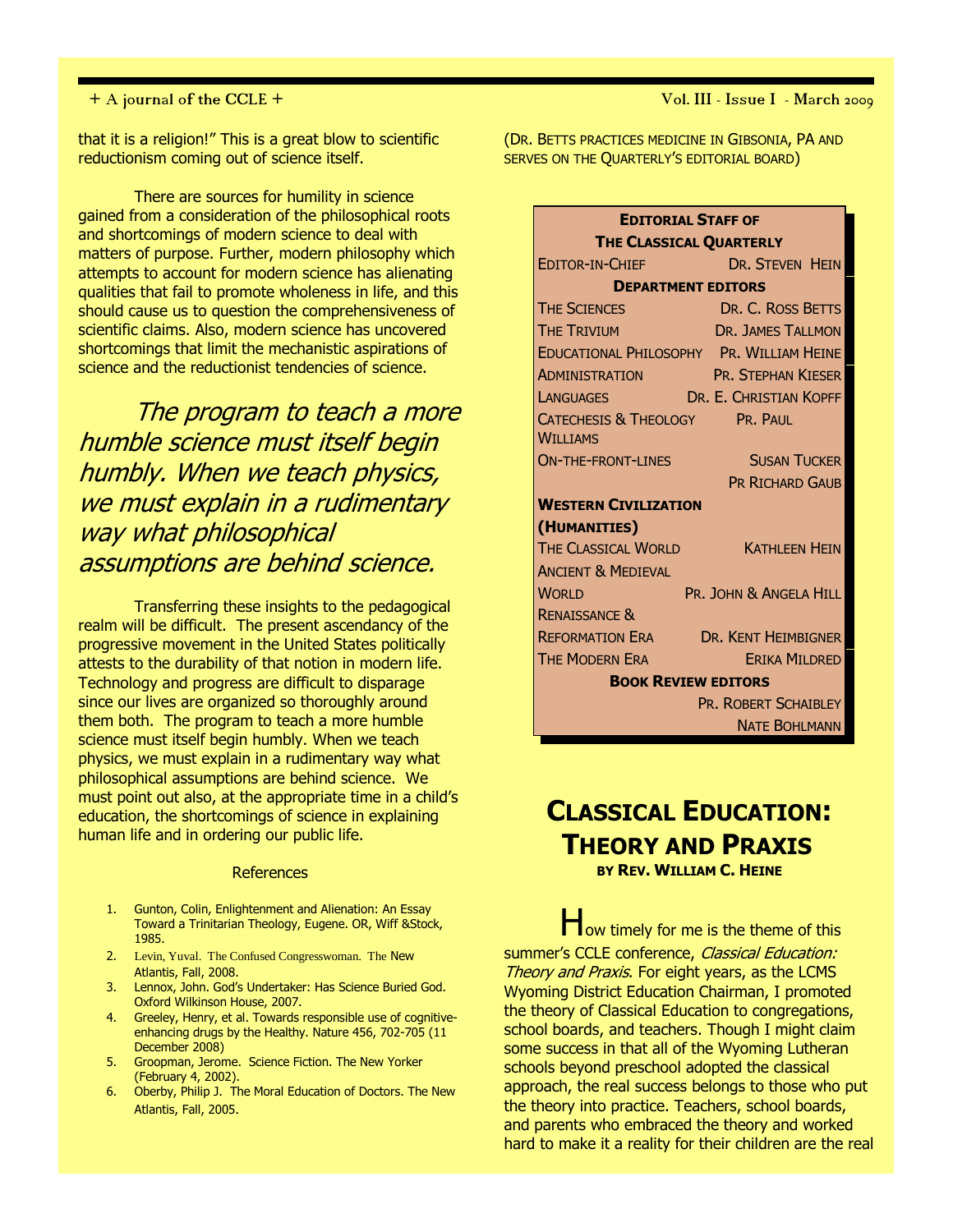heroes. I know this now that my role has changed from promoter to practitioner. No longer in Wyoming, I now teach theology at Saint Paul Lutheran High School in Concordia, Missouri.

For years as a promoter, I explained the history, the nature and the promise of Classical Education. I held forth my belief that classical, Lutheran education would better prepare our students to know, understand, and defend the faith in a hostile world. I sought to contrast Classical Education with contemporary educational theories that are built on faulty educational and false theological presuppositions. Primarily, I wanted people to know that Classical Education has been a significant part of our own Lutheran heritage—a part worth restoring in our present-day schools.

. . . Classical Education has been a significant part of our own Lutheran heritage—a part worth restoring in our present-day schools.

When it came to praxis, however, my offerings were far less specific. It took the dedicated teachers of the Wyoming District to bridge the gap between theory and praxis. With uncommon commitment, they developed classical curriculum guides, created classical reading lists, promoted excellence among their students, and convinced parents, parishioners, and even pastors to embrace and support Classical Education. It was my privilege for eight years to observe some of the best classical, Lutheran educators in action at Riverton, Sheridan, Cheyenne, and Casper, Wyoming. These and other teachers, headmasters, and homeschool parents are the real experts on classical praxis. Their classrooms are admirable and their results are amazing! But, as I have discovered, to follow in their footsteps is just plain hard work!

That brings me to my personal journey from theorist to practitioner. I will focus on one of the several classes I teach at Saint Paul Lutheran High School called *Applied Doctrine*. The title of this class-unlike Bible History, Systematics or Church History-does not immediately suggest its content. In past years this class covered teen troubles with sex, pornography, dating, relationships, competition, violence, cheating, profanity, abortion, suicide, media,

video games, self-image, eating disorders, and, of course, the environment. As interesting and relevant as these topics might be to teens, the course seemed like little more than a primer on sin, which no son of Adam really needs. Instead, I wanted the class to help them think like men and women not behave like teenagers.

Hoping to steer the course in a more classical direction, I aimed at getting the students to read, think, and write, rather than merely listen, feel, and opine. So, I began with several apologetic challenges. We asked and sought answers to questions like: "How can we know that God exists," "How can we defend the resurrection of Christ," and "Can we be certain of the Bible's inerrancy?" Though I had to carefully survey websites in advance, the internet became our primary source for answering such questions. I directed students to read and respond in writing to articles, papers, and entire books online.

Hoping to steer the course in a more classical direction, I aimed at getting the students to read, think, and write, rather than merely listen, feel, and opine.

It was the student responses that made me realize the need to introduce both logic and rhetoric into the class. This I chose to do while the class read an online book, which we used to study statement types and logical fallacies, euphemisms and propaganda, pluralism and political correctness, Bill Jack's "killer questions" and how to weigh evidence. In addition, the students learned and practiced the "S.T.E.P.S" approach to rhetoric, a system for thinking, writing, and speaking persuasively promoted by Dr. Jeff Myers of Bryan College in Tennessee.

We next spent a quarter on worldview studies. Drawing heavily from David A. Noebel's Understanding the Times and reading authentic documentation online, the students examined the propositions and presupposition of Secular Humanism, Cosmic Humanism, Marxism, and Biblical Christianity. Additionally, we discussed and debated such topics as creationism, atheism, theodicy,